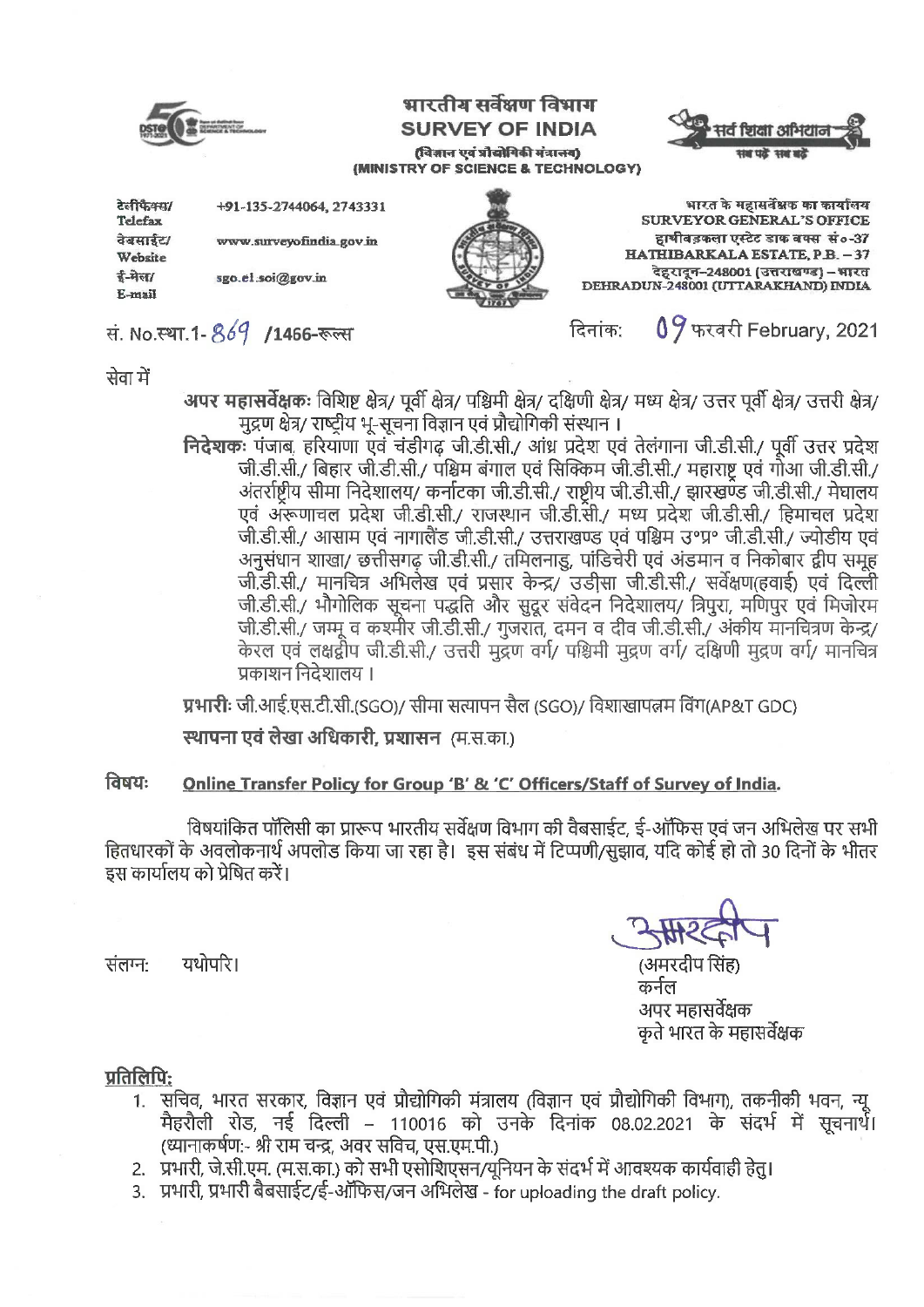#### **Draft Online TRANSFER POLICY 2020 FOR GROUP 'B' & GROUP 'C' OFFICERS / STAFF**

#### **1. Objective:**

Objective of the policy is to utilize the services of the Group 'B' and 'C' personnel (including erstwhile Group 'D') of Survey of India in an optimal manner by way of postings and transfers of the employees in a fair and transparent manner through online process so as to protect interests of the organisation and maximize job satisfaction amongst employees.

#### **2. Scope:**

The policy shall be applicable to all the Group B and C employees of Survey of India and shall come into effect from the date of its notification prospectively. While effecting transfers the organizational interest shall be given uppermost consideration and that the problems and constraints of employee shall remain subservient. This policy will not be applicable in respect of erstwhile Group 'D' employees (now Gr. 'C' employee) as detailed in para-13. Group 'C' Staff, as far as feasible, should be kept at same station. In cases where it is not feasible to keep the Group C staff at the same station, transfer should be made to the nearest station within the same zone.

#### **3. Definitions:**

**Family:** Wife, Children including legally adopted children, step children and children taken as wards and Dependent Parents (who need care either financially or otherwise). This also includes the family as defined vide Min. of Health and FW OM No.S-14025/29/89-MS dated 05-06-1990 and OM No. 4-24/96-C&P-CGHS(P) dated 31-05-2007.

**Zone:** Zoning of the Organization (various offices of SoI) into five different zones as per availability of facilities available at that particular station / office . Division of five different zones will be done as per Para -14 below.

**Station:** It means any city/town/metropolis where Survey of India Office is located within the Country. More than one Office can be located at a station.

**Home Station:** A station, nearest to his declared Home Town as mentioned in the service book or a station in the state of his hometown, where SOI office is located or a station nearest to the state of his hometown, where SOI office is located.

**Service Tenure:** A continuous stay on a station for a specific period as defined for different categories of employees. Details may be seen at para-13.

**Service:** Means the period for which a person has been holding charge of a post on ad-hoc basis or regular basis in the SOI office. In other words, total length of service either regular or Ad-hoc at a station, will be counted from the date of joining the organisation.

**Choice Station:** The place where an employee desires to be posted, not necessarily the home station. An Employee may be allowed to choose maximum three stations of his choice.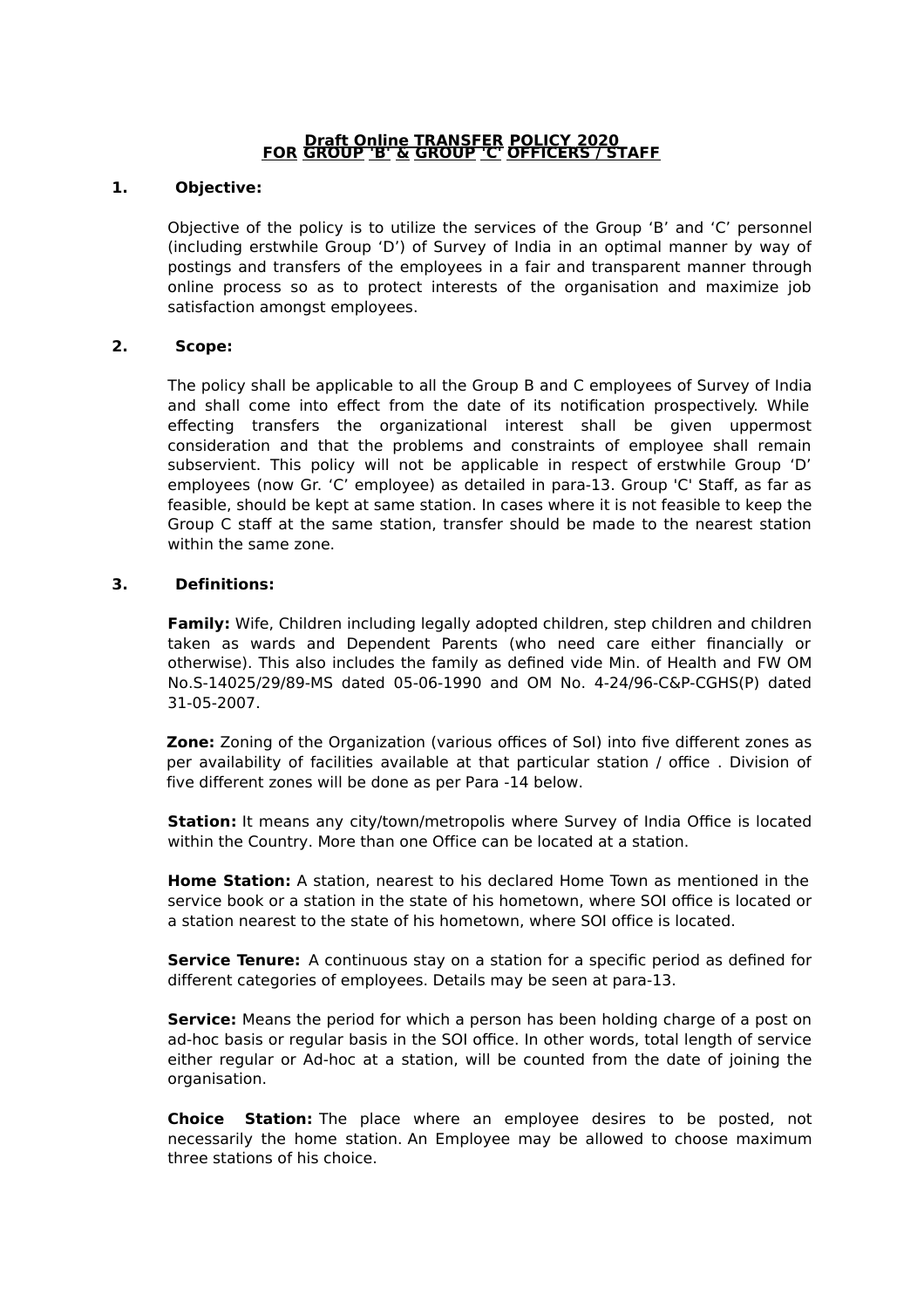**Hard Station:** The station for which an employee is getting less marks as per the table given in para-14 showing different facilities available in that area such as accommodation, schools, dispensary etc where the less marks shows how hard the station is.

**APAR:** Marks of the APAR will be decided on the basis of grading of APAR as per para-15.

**Physically Challenged Employee:** A person with more than 40% disability as defined under the "Rights of Persons with Disabilities Act, 2016" on production of Medical Certificate from Government hospital only issued by Competent Medical Authority/ Board.

**Single/Unmarried parent:** An employee who has lost spouse or separated by a Court of Law or Unmarried or attained parenthood through the surrogacy route/legal adoption.

# **4. Basic Principles:**

- a. All employees are liable to be transferred anywhere in India at any point of time and transfer to a desired location can't be claimed as a matter of right.
- b. The option of choices of station once availed and confirmed shall be final and can be changed only under the provisions of this Policy.
- c. Employees shall not bring in any outside influence. If such an influence from whichever source espousing the cause of employee is received, it shall be presumed that the same has been brought in by the employee. The request of such an employee shall not be considered. Administrative Action may also be initiated against such an employee under relevant Service/Conduct Rules.
- d. Employees not complying with transfer orders and joining their new place of posting within the stipulated deadline indicated in the transfer order / in this policy shall be proceeded against departmentally.

# **5. Categories of transfers:**

- a. Transfer on Administrative Grounds/ in public interest (Routine Tenure Transfer).
- b. Transfer on Compassionate Grounds / request etc.

# **6. Transfer on Administrative Grounds:**

- a. On functional requirement of the organization. Redeployment of surplus staff in excess of sanctioned strength at a location to other location against vacancies available under sanctioned strength.
- b. On completion of the Service tenure as detailed in para -13.
- c. On administrative exigencies e.g. disciplinary action under CCS (CC&A) Rules, 1965, ongoing vigilance proceedings against any officer/staff, where in his/her posting at same station will be detrimental to the ongoing proceeding till the closure of vigilance case.
- d. Notwithstanding anything contained in this policy, Govt. may, if considered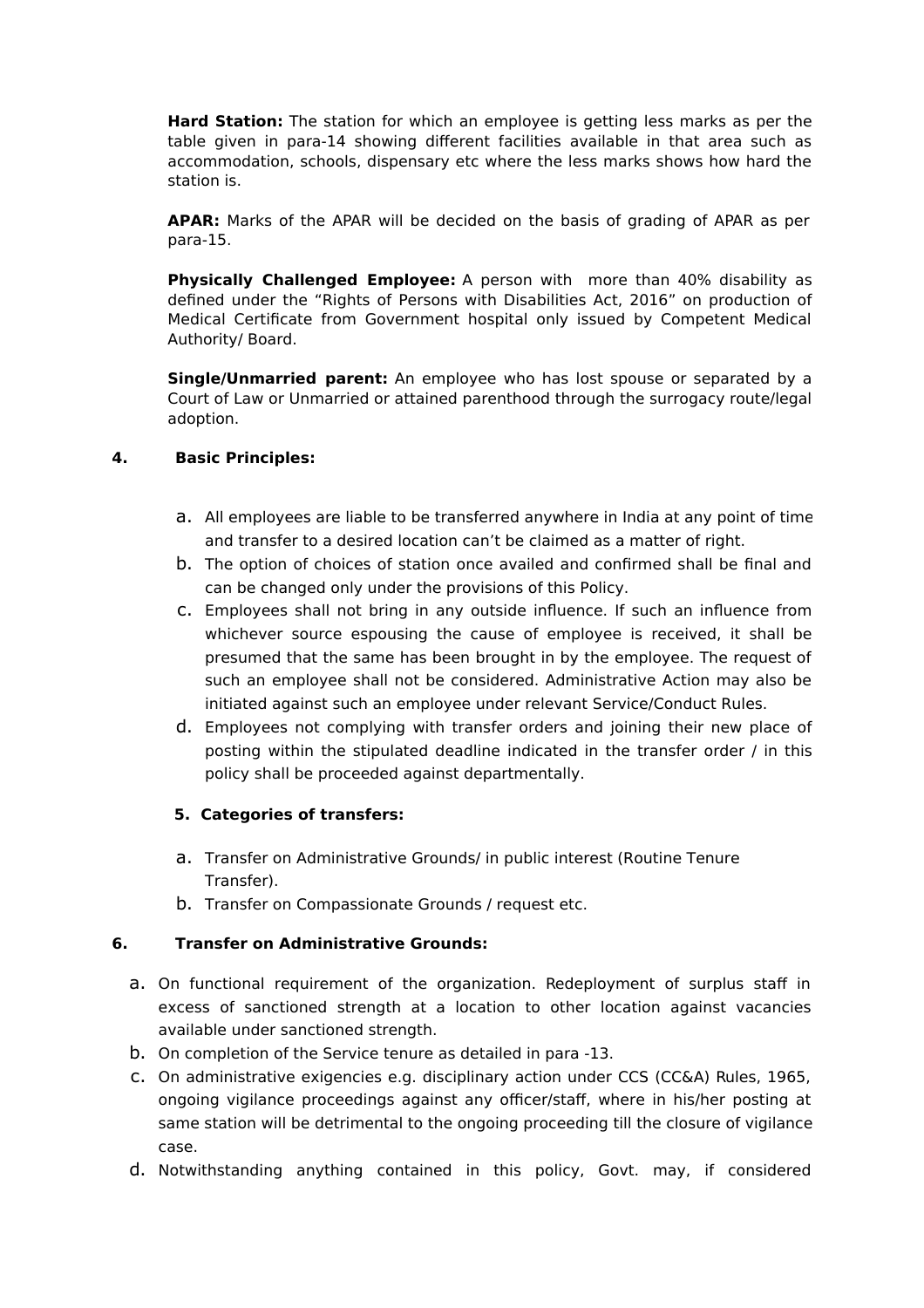necessary in public interest can transfer or post any officer/staff at any station or post.

- e. Rotational transfer of employees working in sensitive posts will be regulated in accordance with the instructions issued by the Central Vigilance Commission circular No. 03/09/13 vide letter No. 004/VGL/090 dated 11.09.2013.
- f. Transfer of an employee from a location to accommodate the request of an employee who is physically handicapped/widow/single parent that has completed tenure in Hard/very hard/NER station.

# **7. Transfer on Compassionate Grounds / Request etc:**

- a. Posting of Husband & Wife at the same station as per DoPT's OM No.28034/2/97-Estt. (A) dated 12-06-97 will be followed.
- b. Request for transfer on medical grounds will be considered after due verification from a medical board, if deemed necessary.
- c. Physically challenged employee shall be considered for transfer as defined in para-8 of DoPT's O.M. No.36035/3/2004/Esttt.(RES) dated 29-12-2005 on the subject 'Reservation for the Persons with Disabilities'.
- d. No TA / DA will be considered in this category if the individual has not completed a minimum tenure of 3 years indicated in para- 18 (h) in that particular station as per extant guidelines on the subject, if requesting for transfer.

# **8. Mutual Transfer:**

(i) Benefit of mutual transfer shall be allowed without effecting the performance of the employee and work of the office within zone and outside the zone. (ii) Mutual transfers will be treated as transfer on request.

**9. Transfer against NO-TAKER vacancy:** a) SoI will consider the request of employees (except those who have been posted on a tenure posting & have not completed the prescribed tenure) for the transfer against a 'No TAKER' vacancy after the completion of the normal transfer process. No taker vacancy means a post which remains vacant after the completion of annual transfer calendar, transfer seeker employees will apply separately through proper channel after the completion of the normal process of transfer every year & no taker vacancy transfer will be considered at the end of transfer calendar.

b) An employee can apply either for a mutual transfer or a transfer against a No Taker vacancy, not for the both. An employee recruited on zonal basis shall be eligible for seeking transfer against No-Taker Vacancy only within the same zone.

c) If an SoI employee wants to join his/her spouse through the "No Taker Vacancy" provision, such an employee will be given top priority. In case Husband and Wife both get transferred in the same year, first one of them gets transferred under the other provisions of the transfer guidelines to a hard/very hard/NER station and later on, the other one joins his/her already transferred spouse through "No Taker Vacancy" provision, the period from **(Duration may be defined by the SoI )** will be counted for the completion of tenure of the spouse getting transferred under "No Taker Vacancy" at a later stage. This way the tenure of both the spouses at a Hard/very Hard/ NER stations would be synchronized.

# **10. Category of employees exempted from Administrative Grounds Transfer stated under Para 6(a) and 6(b):**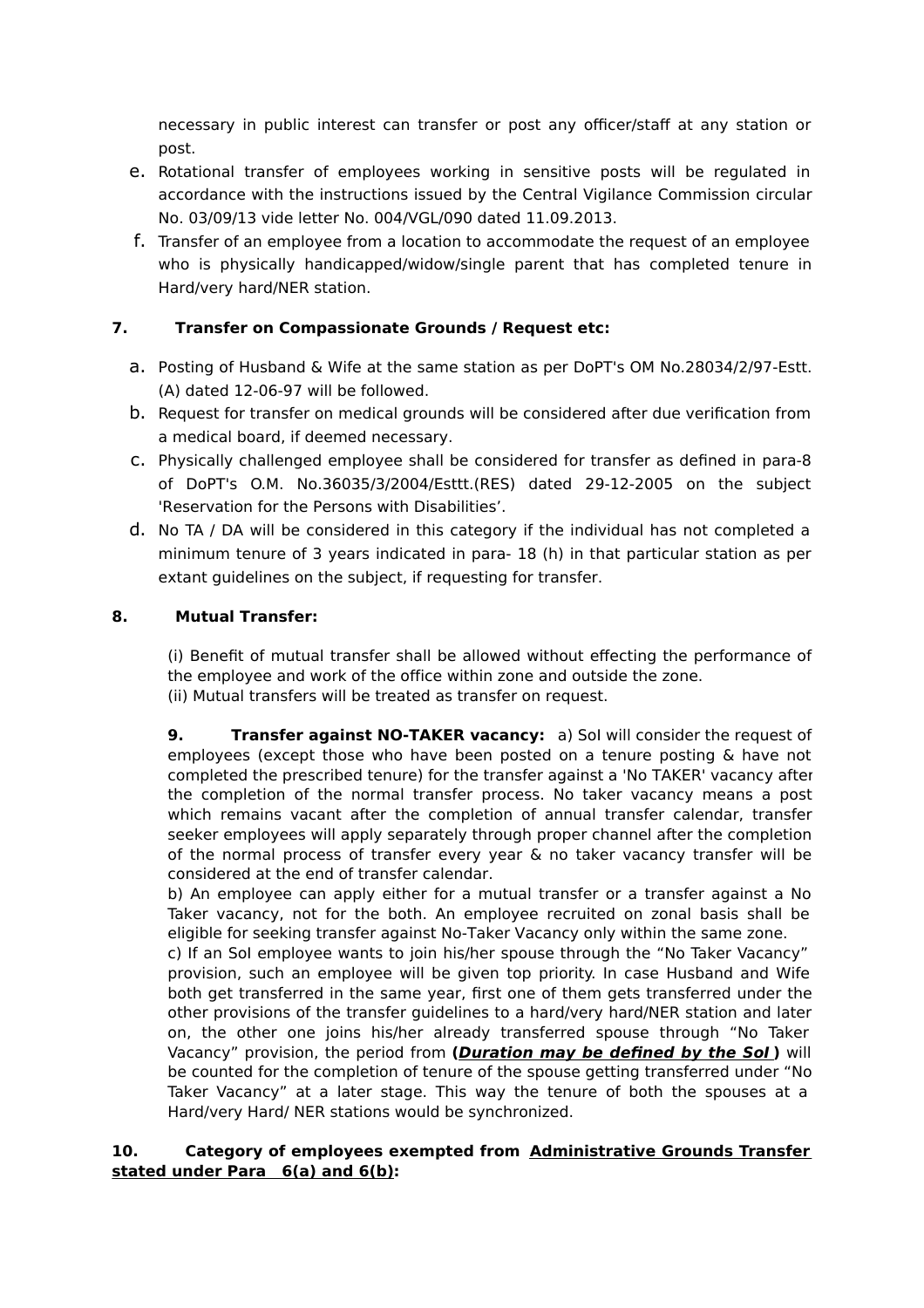- a. Employees who are cancer patients/ on dialysis/ Hepatitis B/ Hepatitis C/Sickle cell Anemia/ Thalassemia / having undergone kidney transplant / any other life threatening diseases to be decided on case to case basis.
- b. Employees falling in following categories :-
- i. Having 2 years or less in retirement on superannuation.
- ii. Unmarried female employee upon marriage.
- iii. Married employee upon divorce or death of spouse who has Unmarried children.
- iv. Having children appearing in 10th or 12th board examination.
- v. An employee who has lost spouse or separated by a Court of Law or Unmarried who attained parenthood through the surrogacy route/legal adoption.

c) Chief Executive/General Secretary and one other executive member who are posted at Headquarter situated at Dehradun can be exempted. The exemption can be given in entire service for one tenure of 2 years maximum. Any other executive member posted anywhere else other than Dehradun will not be exempted.

# **11. Periodicity of the transfers**

- a. The General routine / tenure transfers will be made only once in a year as per time schedule given in para- 12 below. **As far as possible SGO will invite Annual Transfer Applications through ONLINE process on eHRMS (Janabhilekh) portal.**
- b. Mid-term transfers can be done only in cases of promotions, **compassionate grounds / request on extreme medical condition**, restructuring/creation of new posts, functional grounds due to new projects or additional time bound work requirements for optimal utilization of man power, deputation, suspension and court directions at any time during the year recording the reasons for such transfers on file with the approval of the Surveyor General of India.

# **12. Time Schedule**

The following time schedule shall be followed for various activities every year : -

- a. List of Officers / staff under consideration (to be prepared by DSG (HR), SGO in **accordance to Para-13**) for transfer/posting would be made available online i.e. on departmental website as well as the **eHRMS (Janabhilekh) portal** for effecting transfers, latest by 15th January. There shall not be any change in the list so announced after 15th January except under unforeseen circumstances such as death of an incumbent, suspension, dismissal, etc.
- b. Eligible employees may submit their 03 choice stations (maximum) on **eHRMS (Janabhilekh) portal** from 16th January to 15th February. **However, choice of stations will be as per division of Zones given in Para-14, allotment of points as per Para-15 and automated procedure to be adopted in eHRMS (Janabhilekh) portal as per Para-18.**
- c. Transfer orders will be issued online from **eHRMS (Janabhilekh) portal** latest by 15th March and the joining shall be completed latest by15th April.
- d. Under exceptional circumstances, there may be any number of rounds of transfers as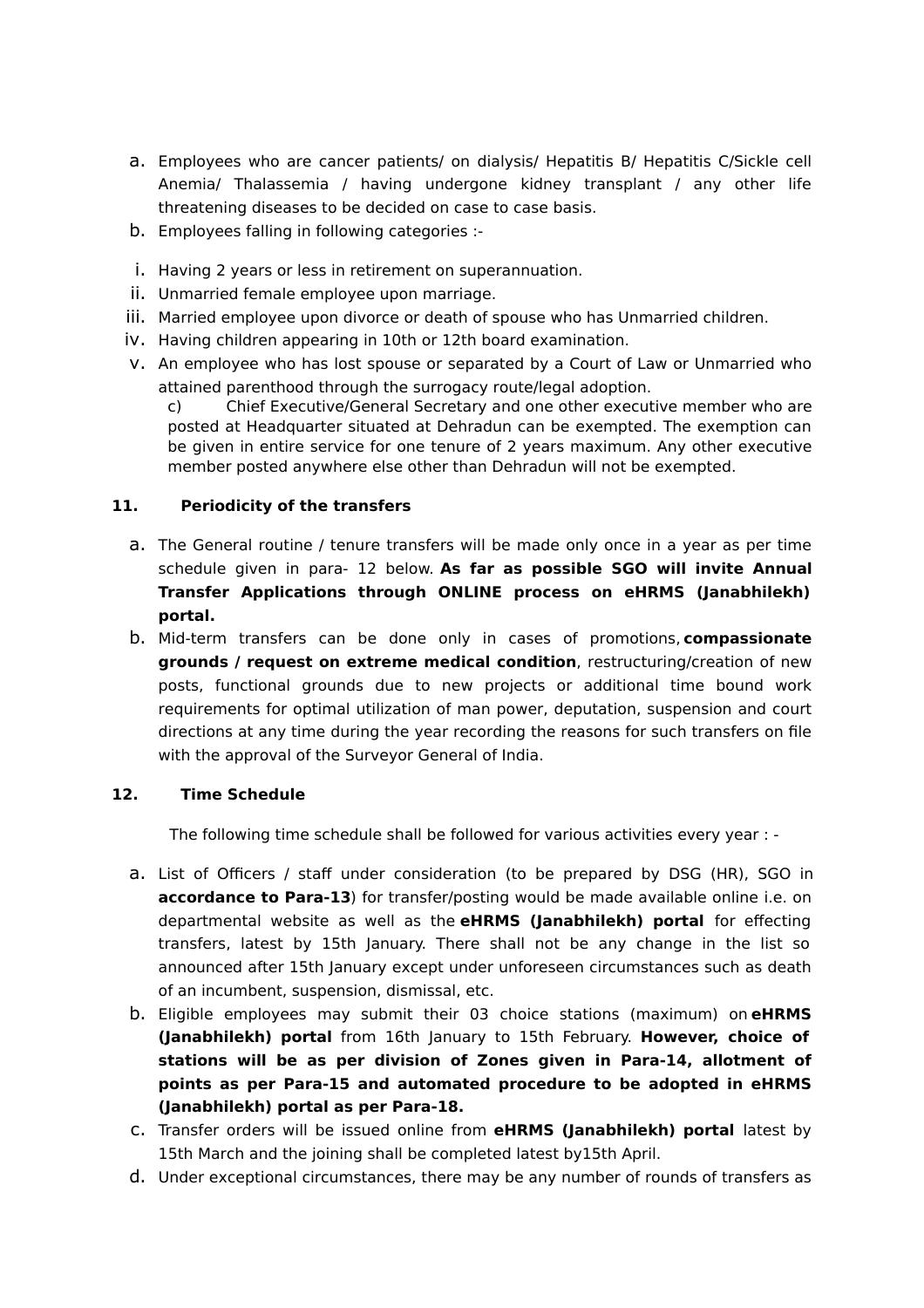per organizational requirement decided by the Surveyor General of India with the condition that the whole process will be completed within two months from the date of inviting online applications for the transfers.

e. Qualifying date for count of stay, point calculation, occurrence of vacancies shall be 31st March of that particular year.

**13. Service Tenure:** The Transfer Policy envisages a fixed tenure at a station before being considered for routine/ tenure transfer for Group 'B' and 'C' employees (except erstwhile Gr.-D) as given below:

|                         | Maximum<br>in general except for J&K Zone<br>North-East Zone | Service Maximum tenure at Maximum tenure at<br>tenure for Transfer any North-East Zone / IIS&M, Hyderabad |                |
|-------------------------|--------------------------------------------------------------|-----------------------------------------------------------------------------------------------------------|----------------|
| Gr.'B' (Gazetted)       | 5 yrs                                                        | As per Government of                                                                                      | 4 yrs          |
| Gr. B (Non Gazetted)    | 6 yrs                                                        | India Policy for North                                                                                    | 5 yrs          |
| Gr.'C'                  | 7 yrs                                                        | East India<br>2 Years and 3 Years -                                                                       | 6 yrs          |
| Gr.'C' (Erstwhile Gr-D) | Not Applicable#                                              | till 10<br>οf<br>vears<br>service.                                                                        | Not Applicable |

**# As a matter of policy, the officials concerned will be transferred only on administrative grounds or on their request.**

**14. •• Grouping of Survey of India Offices in Zones:** Stations in which Survey of India offices are located has been distributed in Zones as per different facilities available such accommodation, schools, dispensary etc.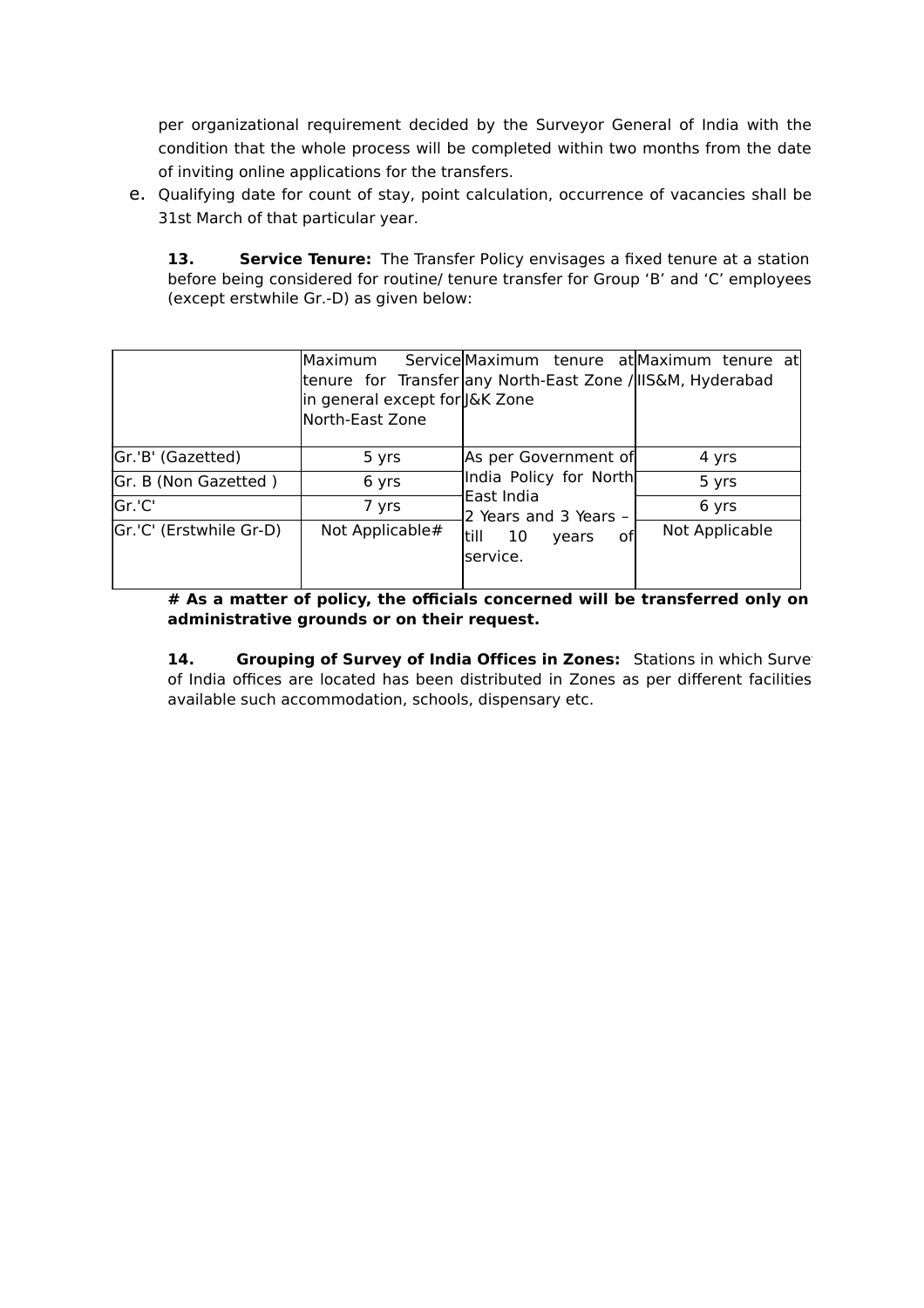| lof   | Cities:-                                                                                                                                                                                                                                  | Definition Grouping of the Organization in Zone as per facilities available at Station /                                                                                                                     |                |                |                |                              |                        |  |  |
|-------|-------------------------------------------------------------------------------------------------------------------------------------------------------------------------------------------------------------------------------------------|--------------------------------------------------------------------------------------------------------------------------------------------------------------------------------------------------------------|----------------|----------------|----------------|------------------------------|------------------------|--|--|
| Zone: |                                                                                                                                                                                                                                           | Index Facilities Available                                                                                                                                                                                   | X              | Y              | Other          | Not                          | Marks                  |  |  |
|       |                                                                                                                                                                                                                                           |                                                                                                                                                                                                              |                |                |                | Class Class Cities Available | from<br>$\overline{0}$ |  |  |
|       |                                                                                                                                                                                                                                           |                                                                                                                                                                                                              |                |                |                |                              | to 5 in                |  |  |
|       |                                                                                                                                                                                                                                           |                                                                                                                                                                                                              |                |                |                |                              | each                   |  |  |
|       |                                                                                                                                                                                                                                           |                                                                                                                                                                                                              |                |                |                |                              | section                |  |  |
|       | A                                                                                                                                                                                                                                         | <b>Accommodation/Estate</b>                                                                                                                                                                                  |                |                |                |                              |                        |  |  |
|       |                                                                                                                                                                                                                                           | Survey Estate (Office Building<br>$+$                                                                                                                                                                        | 5              | 4              | 3              | $\mathbf{0}$                 |                        |  |  |
|       |                                                                                                                                                                                                                                           | Accommodation)                                                                                                                                                                                               |                |                |                |                              |                        |  |  |
|       |                                                                                                                                                                                                                                           | Departmental Accommodation                                                                                                                                                                                   | 4              | 3              | $\overline{2}$ | $\mathbf{0}$                 |                        |  |  |
|       |                                                                                                                                                                                                                                           | <b>General Pool Accommodation</b>                                                                                                                                                                            | 3              | $\overline{2}$ | $\mathbf{1}$   | $\mathbf 0$                  |                        |  |  |
|       | B                                                                                                                                                                                                                                         | <b>Medical Facility</b>                                                                                                                                                                                      |                |                |                |                              |                        |  |  |
|       |                                                                                                                                                                                                                                           | Own Dispensary                                                                                                                                                                                               | 5              | $\overline{4}$ | 3              | $\mathbf 0$                  |                        |  |  |
|       |                                                                                                                                                                                                                                           | <b>CGHS</b>                                                                                                                                                                                                  | 4              | 3              | $\overline{2}$ | $\mathbf 0$                  |                        |  |  |
|       |                                                                                                                                                                                                                                           | AMA                                                                                                                                                                                                          | 3              | $\overline{2}$ | $\mathbf{1}$   | $\mathbf 0$                  |                        |  |  |
|       | C                                                                                                                                                                                                                                         | <b>School Facility</b>                                                                                                                                                                                       |                |                |                |                              |                        |  |  |
|       |                                                                                                                                                                                                                                           | Own School                                                                                                                                                                                                   | 5              | 4              | 3              | 0                            |                        |  |  |
|       |                                                                                                                                                                                                                                           | <b>KV in Near Estate</b>                                                                                                                                                                                     | 4              | 3              | $\overline{2}$ | 0                            |                        |  |  |
|       |                                                                                                                                                                                                                                           | <b>KV</b> in Cities                                                                                                                                                                                          | 3              | $\overline{2}$ | $\mathbf{1}$   | $\Omega$                     |                        |  |  |
|       | D                                                                                                                                                                                                                                         | Zone                                                                                                                                                                                                         |                |                |                |                              |                        |  |  |
|       |                                                                                                                                                                                                                                           | Normal Zone                                                                                                                                                                                                  | 5              | 4              | 3              | $\mathbf 0$                  |                        |  |  |
|       |                                                                                                                                                                                                                                           | <b>I&amp;K Zone</b>                                                                                                                                                                                          | 4              | 3              | $\overline{2}$ | $\mathbf 0$                  |                        |  |  |
|       |                                                                                                                                                                                                                                           | <b>NE Zone</b>                                                                                                                                                                                               | 3              | $\overline{2}$ | $\mathbf{1}$   | $\Omega$                     |                        |  |  |
|       | Ε                                                                                                                                                                                                                                         | Terrain                                                                                                                                                                                                      |                |                |                |                              |                        |  |  |
|       |                                                                                                                                                                                                                                           | Normal                                                                                                                                                                                                       | 5              | 4              | 3              | 0                            |                        |  |  |
|       |                                                                                                                                                                                                                                           | AOR Hill/Jungle Area >50%                                                                                                                                                                                    | $\overline{4}$ | 3              | $\overline{2}$ | $\mathbf 0$                  |                        |  |  |
|       |                                                                                                                                                                                                                                           | AOR Costal Area > 50%                                                                                                                                                                                        | 3              | $\overline{2}$ | 1              | 0                            |                        |  |  |
|       | F                                                                                                                                                                                                                                         | <b>Transportation Facilities</b>                                                                                                                                                                             |                |                |                |                              |                        |  |  |
|       |                                                                                                                                                                                                                                           | Domestic Airport                                                                                                                                                                                             | 5              | 4              | 3              | 0                            |                        |  |  |
|       |                                                                                                                                                                                                                                           | Railway Junction                                                                                                                                                                                             | 4              | 3              | $\overline{2}$ | $\mathbf 0$                  |                        |  |  |
|       |                                                                                                                                                                                                                                           | <b>Inter State Bus Service</b>                                                                                                                                                                               | 3              | $\overline{2}$ | $\mathbf 1$    | $\mathbf 0$                  |                        |  |  |
|       | Total (Min 0 to Max 30)                                                                                                                                                                                                                   |                                                                                                                                                                                                              |                |                |                |                              |                        |  |  |
|       |                                                                                                                                                                                                                                           | Zone 1 - Least Hard Area : 25 to 30 Marks<br>Zone 2 - Less Hard Area : 19 to 24 Marks<br>Zone 3 - Hard Area : 13 to 18 Marks<br>Zone 4 - Harder Area : 7 to 12 Marks<br>Zone 5 - Hardest Area : 0 to 6 Marks |                |                |                |                              |                        |  |  |
|       |                                                                                                                                                                                                                                           |                                                                                                                                                                                                              |                |                |                |                              |                        |  |  |
|       | Note -                                                                                                                                                                                                                                    |                                                                                                                                                                                                              |                |                |                |                              |                        |  |  |
|       | 1. One time exercise of categorization of cities of Survey of India Offices in<br>zones shall be issued within one month of notification of the policy.<br>2. Any subsequent alteration or inclusion of cities in zones will be hosted on |                                                                                                                                                                                                              |                |                |                |                              |                        |  |  |
|       |                                                                                                                                                                                                                                           | the website seeking objections before finalization.                                                                                                                                                          |                |                |                |                              |                        |  |  |

**Illustration**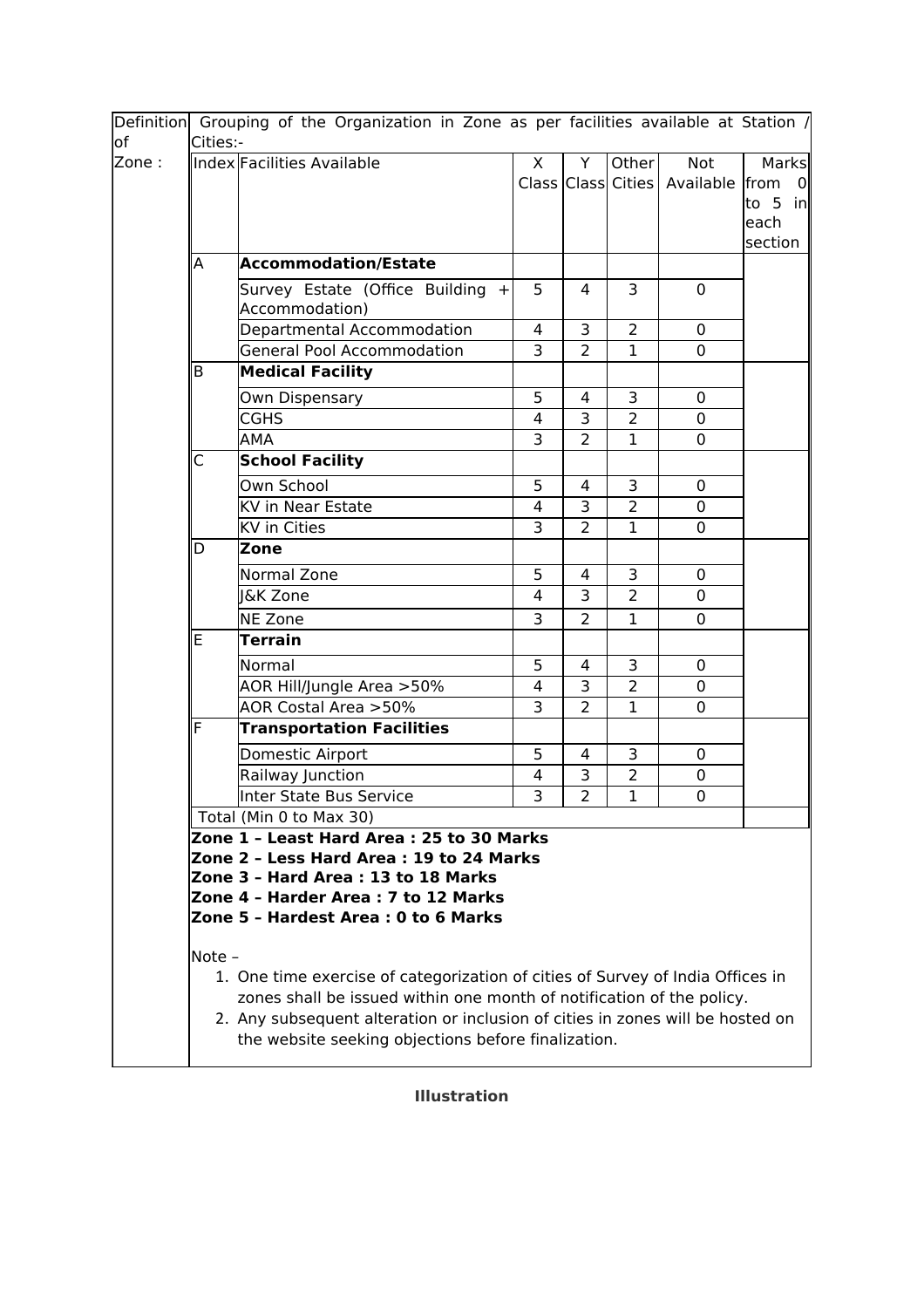| SI.<br>No.     | <b>Station</b>   | <b>City CI</b><br>lass | ion/ Es<br>ltate        | <b>Accom Medical</b><br>mo-dat Facility                                                | School Zone<br><b>Facilit Type</b> |        | Tough<br><b>Area</b> | Transpo Total<br>rt-ation  Point          | s  | <b>Zone</b>            |
|----------------|------------------|------------------------|-------------------------|----------------------------------------------------------------------------------------|------------------------------------|--------|----------------------|-------------------------------------------|----|------------------------|
|                |                  |                        | ate                     | 1 Dehradun  Y Class   Own Est  Own Disp   Own K   Norma   Hilly Are Domestic<br>ensary | v                                  |        | a                    | Airport                                   |    | Zone<br>2              |
|                |                  | <b>Points</b>          | 4                       | 4                                                                                      | 4                                  | 0      | 4                    | 4                                         | 20 |                        |
|                | 2 Chandiga<br>rh |                        | Y Class Own Est<br>ate  | <b>CGHS</b>                                                                            | r Estat<br>e                       |        | ea                   | KV Nea Norma Plain Ar Domestic<br>Airport |    | Zone<br>$\overline{2}$ |
|                |                  | <b>Points</b>          | 4                       | 3                                                                                      | 3                                  | 4      | 4                    | 4                                         | 22 |                        |
| 31             | Jammu            | Y Class                | No                      | AMA                                                                                    | No.                                | Zone   | a                    | Jammu Hilly Are Domestic<br>Airport       |    | Zone<br>3              |
|                |                  | <b>Points</b>          | $\bf{0}$                | $\overline{2}$                                                                         | 0                                  | 4      | 4                    | 4                                         | 14 |                        |
| $\overline{4}$ | Delhi            |                        | X Class General<br>Pool | <b>CGHS</b>                                                                            | <b>KV</b> in<br><b>City</b>        | Normal |                      | Normal Domestic<br>Airport                |    | Zone<br>1              |
|                |                  | <b>Points</b>          | 3                       | 4                                                                                      | 4                                  | 5      | 5                    | 5                                         | 26 |                        |

# **15. Criteria for ranking the employees in a list of employees of a particular cadre:**

- a. Decision of allotment of a particular station as per choices given by an individual and sanctioned strength / vacancy shall be based on the total composite score of points earned by an individual out of 200 points as described below. **An individual earning highest points shall be ranked one in the list and will be the first individual to be transferred against a particular station as per his choice in the Zones in which he can be posted**.
- b. Length of Service shall be the prime factor for deciding the claim of the Officers / staff against a vacancy since it shall have weightage of 85 points as per para below, out of total 200 points.
- c. However, to take care of categories like women, widows, widowers, differently abled persons, persons with serious ailments and **well performing Officers / staff** , a privilege of maximum 50 points can be availed by the individuals under these categories consequent to production of valid certificates by authorised offices / establishments to give those certificates. The division of points is given as below:-

| Major Factor                                 | Criteria for calculation                                                                                                                                                                                                                                                                                                                                                                     | Maximum<br>Marks |
|----------------------------------------------|----------------------------------------------------------------------------------------------------------------------------------------------------------------------------------------------------------------------------------------------------------------------------------------------------------------------------------------------------------------------------------------------|------------------|
| <b>Service Points</b><br>In various<br>zones | (Z1xLOS1+Z2xLOS2+Z3xLOS3+Z4xLOS4+Z5xLOS5)/Total LOS<br>$Z1 = 10$ , $Z2 = 20$ , $Z3 = 30$ , $Z4 = 40$ , $Z5 = 50$ ,<br>LOS1 = Length of Service in Zone 1 in Days<br>LOS2 = Length of Service in Zone 2 in Days<br>LOS3 = Length of Service in Zone 3 in Days<br>LOS4 = Length of Service in Zone 4 in Days<br>LOS5 = Length of Service in Zone 5 in Days<br>LOS is Length of service in days | 50               |

# **Length of Service (85 Points)**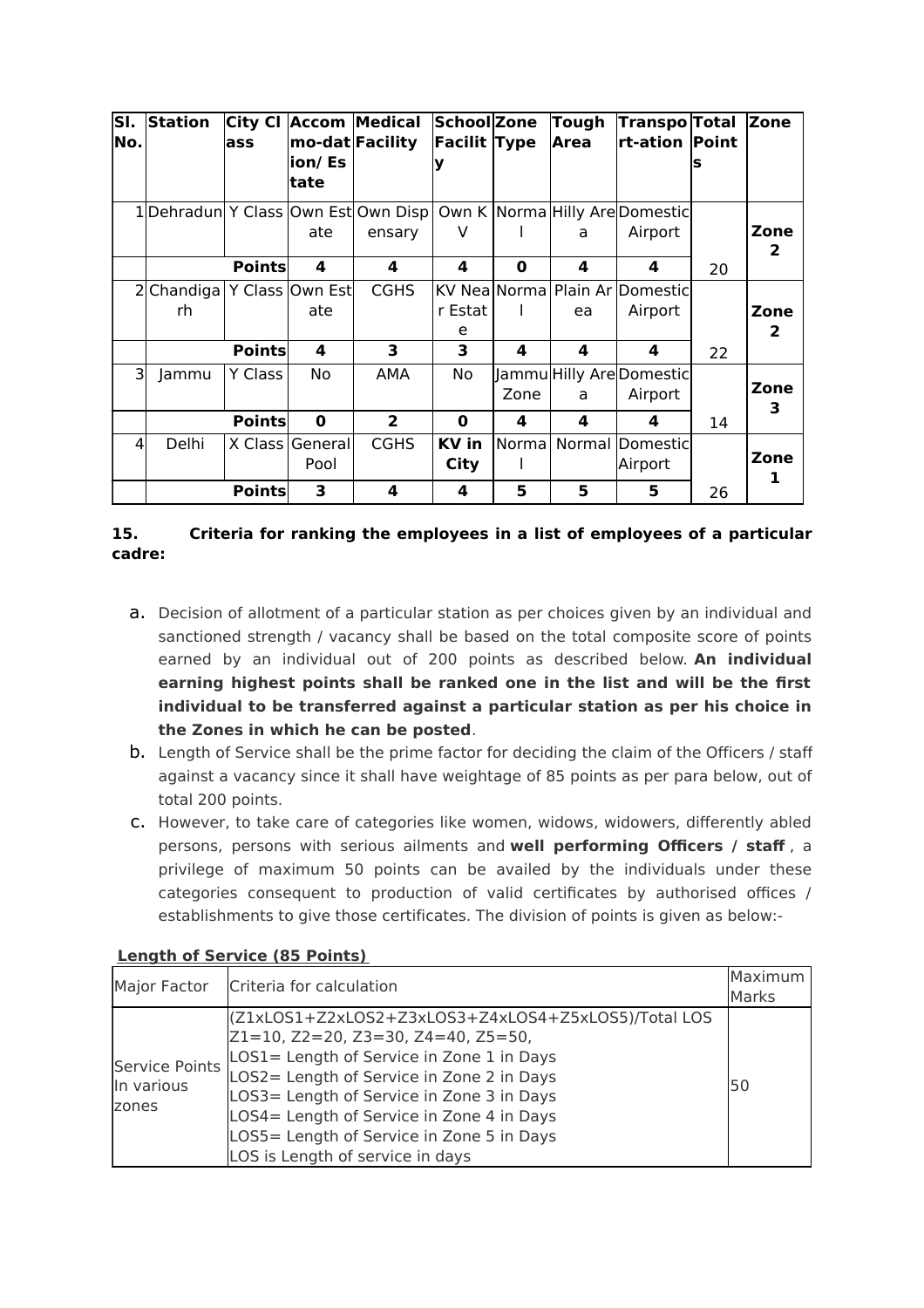|           | (Total length of service in Survey of India)/365                    |  |
|-----------|---------------------------------------------------------------------|--|
| Length Of | (upto 4 decimal points)                                             |  |
| Service   | Note: If the marks exceeds 35 then the employee will get $35 ^{35}$ |  |
|           | marks                                                               |  |
|           |                                                                     |  |

# **Special Category (55 marks)**

| Sr.            | Major Factor                                                                                                                                                       | Sub Factor                                                                                                                                                                                                  |        | Maximum Criteria for calculation                                                                                                                                                                                                                                                                                       |
|----------------|--------------------------------------------------------------------------------------------------------------------------------------------------------------------|-------------------------------------------------------------------------------------------------------------------------------------------------------------------------------------------------------------|--------|------------------------------------------------------------------------------------------------------------------------------------------------------------------------------------------------------------------------------------------------------------------------------------------------------------------------|
| No             |                                                                                                                                                                    |                                                                                                                                                                                                             | Points |                                                                                                                                                                                                                                                                                                                        |
| $\mathbf{1}$   | Gender                                                                                                                                                             | Female                                                                                                                                                                                                      | 5      | 5 points will be given to<br>female employees                                                                                                                                                                                                                                                                          |
| $\overline{2}$ | <b>Special Category</b><br>female employees                                                                                                                        | Widow/<br>divorced/<br>unmarried female/ wife of<br>serving Military personal/<br>Paramilitary<br>personal<br>working outside the State                                                                     | 10     | All females of this category<br>shall be given 10 marks<br>only.                                                                                                                                                                                                                                                       |
| 3              | <b>Special Category</b><br>male employees                                                                                                                          | Widower (A male who has<br>lost his wife and has not<br>re-married) and has one<br>or more minor children<br>and/<br>unmarried<br>or<br>daughter                                                            | 5      | Eligible male widowers shall<br>be given 5 points only, (in<br>case<br>remarriage<br>оf<br>self/children<br>becoming<br>major/ daughter<br>getting<br>married, the employee will<br>have to update his profile in<br><b>eHRMS</b><br>(Janabhilekh)<br>portal and will not be<br>eligible for the advantage<br>any more |
| 4              | Differently abled<br>persons                                                                                                                                       | Vision (Above 60%<br>disability)<br>Locomotors above 60 %<br>disability)<br>Persons on wheel chair                                                                                                          | 10     | Certified by Civil Surgeon<br>from the State Govt / Govt<br>of India or Equivalent<br>Authority                                                                                                                                                                                                                        |
| 5              | Diseases (Cancer,<br>Paralytic Stroke,<br>Renal Faluire,<br>Coronary Artery<br>Disease,<br>Thalassaemia<br>Disease,<br>Parkinson's, Motor<br><b>Neuron Disease</b> | of Spouse/ unmarried<br>Children                                                                                                                                                                            | 10     | Certified by a Doctor from<br>the State Govt / Govt of<br>India or Equivalent<br>Authority                                                                                                                                                                                                                             |
| 6              | Differently abled or Male/Female<br>mentally<br>challenged children challenged<br>/ family members                                                                 | employees<br>having<br>mentally<br>children/<br>family members with IQ<br>below<br>70<br>having<br>or<br>certificate of differently<br>abled<br>issued<br>by<br>Government/ Competent<br>Medical Authority. | 10     | Male/Female employees<br>having mentally challenged<br>children/ family members<br>with IQ below 70 or having<br>certificate of differently<br>abled issued by<br>Government/ Competent<br>Medical Authority. provided<br>maximum 10 points                                                                            |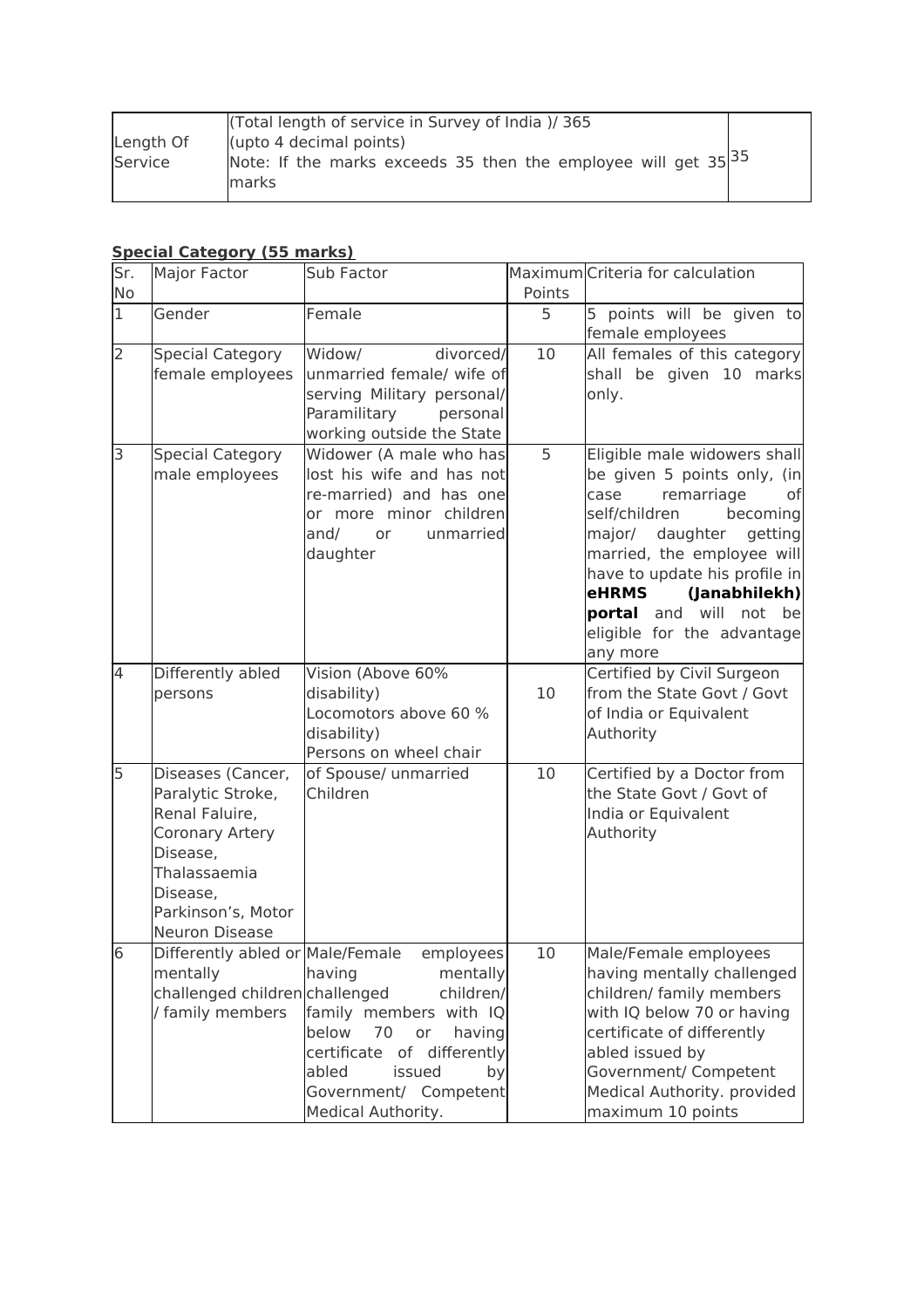| If both husband   | 5 |  |
|-------------------|---|--|
| and wife are      |   |  |
| working in State/ |   |  |
| Central Govt or   |   |  |
| PSU/Autonomous    |   |  |
| Institutions/     |   |  |
| Government        |   |  |
| University        |   |  |
|                   |   |  |

#### **Well performing employees (60 marks)**

| $\overline{1}$ . | <b>APARS</b>                                          |                                                                                                                                          | 50 | Total of gradings in APARs for                         |
|------------------|-------------------------------------------------------|------------------------------------------------------------------------------------------------------------------------------------------|----|--------------------------------------------------------|
|                  |                                                       |                                                                                                                                          |    | last 5 years                                           |
| 2.               | Disciplinary/<br>Criminal<br>proceedings<br>pending   | Charge<br>sheet<br>issued<br>under Rule 8 or challan<br>lfiled in a court of law                                                         |    | -5 per such instance                                   |
| 3.               | Penalties imposed                                     | Minor (except Censure)<br>Major                                                                                                          |    | -5 per order imposing such<br>penalty<br>-10 per order |
| 4.               | Recognitions,<br>awards,<br>prizes,<br><b>courses</b> | llf<br>thel<br>recognized<br>by<br>relevant appointing authority and<br>relevant having been<br>inl<br>placed<br>his/her service records | 10 | 5 per such instance (max 10)                           |

NOTE: If two employees obtain same score calculated upto 6 decimal places and if one of them is a female, then female will get preference. In case both are of the same gender, then the one senior in service will have preference.

# **16. Interpretation of guidelines** :

Department of Science and Technology shall be the sole Competent Authority to interpret above provisions and pass such other order(s) as deemed appropriate and essential to facilitate the implementation of the guidelines for the purpose of effective control and administration of the Survey of India.

# **17. Vacancies under consideration during General Transfers:**

a) Vacancies available in a particular cadre for each office during routine / tenure transfer will be calculated based on the Sanctioned / Posted strength of a particular cadre in that office .

b) A post not occupied by any person or a post which will become vacant due to retirement, promotion, etc on or before 31st March.

c) Posts on which an employee will be completing Service Tenure on 31st March as mentioned in Para-13 above and liable to be considered for routine / tenure transfer.

d) The Competent Authority may consider even such posts during General Transfers.

# **18. Procedure to be adopted (To be automated in eHRMS (Janabhilekh) portal):**

a) With a view to transfer the employees as per length of tenure given in a particular station mentioned in Para-13 above and to ensure equal distribution of available manpower in accordance to organizational requirements, the task of allotting particular number of vacancies to an station/office shall be carried out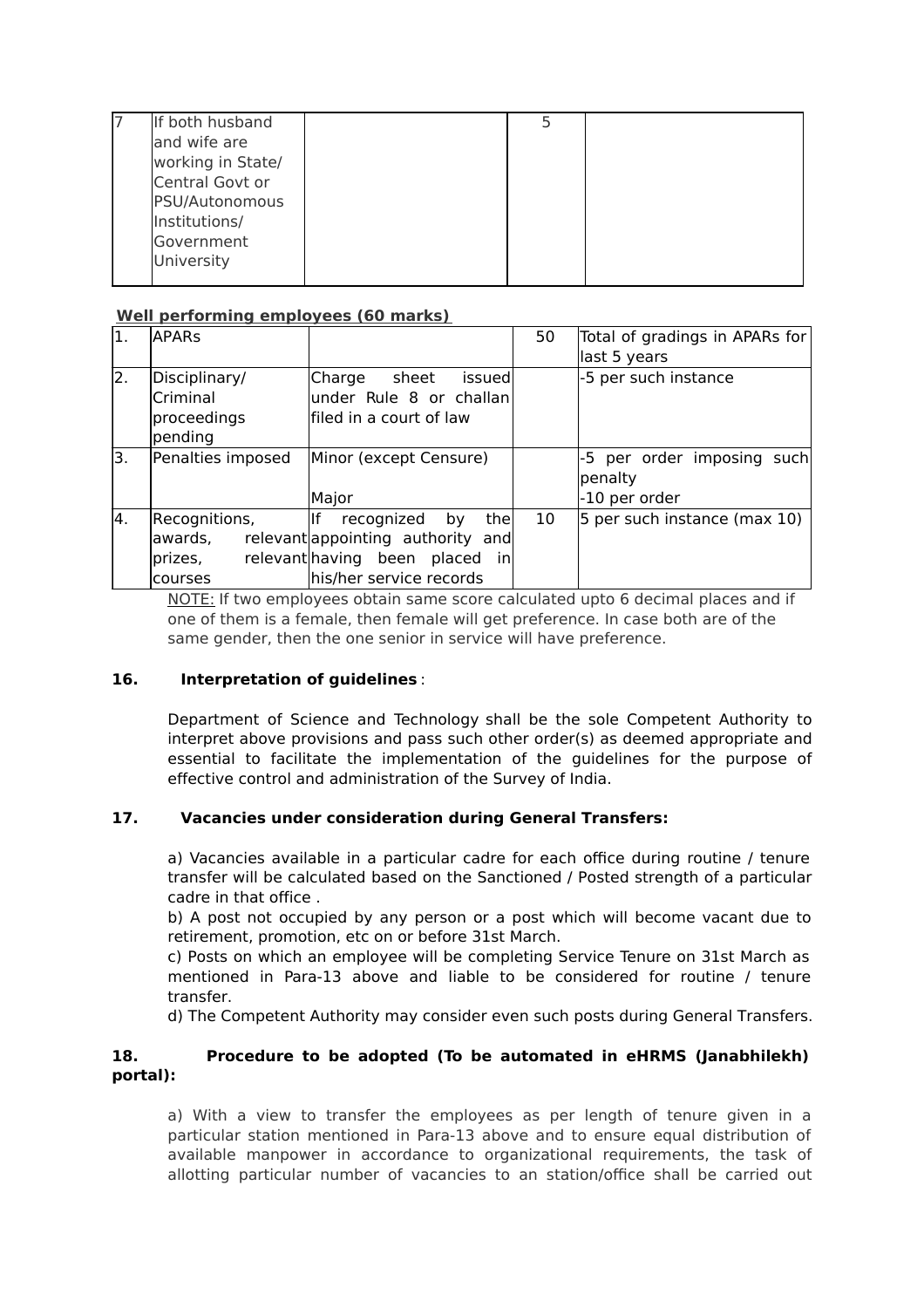before General Transfers by Surveyor General's Office by the month of December of the previous year. DSG (HR) in consultation with DSG (Tech) will finalise the available / required vacancies in a station of a particular cadre as per functional requirement and the same will be made available in **eHRMS (Janabhilekh) portal**.

b) All the employees who are to be considered for tenure / routine transfer as per service tenure mentioned in Para-13 above will be intimated through Departmental website / letter / **eHRMS (Janabhilekh) portal** in the month of December by Surveyor General's Office.

c) Employees will be given option to choose maximum 03 stations as per their order of preference from the Zones for which he/ she is eligible. The option will be taken in online mode only through **eHRMS (Janabhilekh) portal**.

d) An employee serving in a particular Zone of stations will be eligible for two next Zones on completion of tenure for example - an employee serving in Zone 1 station will be eligible for transfer in Zone 2 or Zone 3 stations. Similarly an employee serving in Zone 2 station will be eligible for transfer in Zone 3 and Zone 4 stations.

e) An employee serving in Zone 3 station will be eligible for transfer in Zone 4 and Zone 5 stations, if he has never served in Zone 5 stations.

f) An employee serving in Zone 4 station will be eligible for transfer in Zone 5 stations only if not served earlier in any of the Zone 5 stations. If he has served earlier in Zone 5 stations then he will be considered for Zone 1 and 2 stations.

g) Minimum stay at a particular station for seeking transfer on repatriation to home town shall be 3 years. However **an employee posted in Zone 4 & 5 Stations will not be able to place request before the stipulated tenure**.

h ) **Minimum** stay at a particular station for seeking transfer shall be **3 years**. In case an individual desires to get transferred in the routine transfer of a particular year, he has to send an application online on the **eHRMS (Janabhilekh) portal**. An employee posted in Zone 4 and 5 will not be able to place such request before the stipulated tenure.

i) In administrative exigency, Surveyor General of India shall be at liberty to post any employee at any time as per organizational requirements.

#### **19. Mechanism to be adopted:**

a) Every employee and Director concerned will be responsible for the accuracy and regular updation of data in **eHRMS (Janabhilekh) portal** in respect of his/her credentials. In case he/she notices any discrepancy, he/she will get it rectified by adopting due procedure after producing the relevant evidences before the Competent Authority. **He/she shall be responsible for updation of profile as and when any status is changed. Any wrong data entry will invite disciplinary action.**

b) All the options once exercised will be available for viewing to all concerned employees in their login.

c) The transfer exercise shall be carried out through **eHRMS (Janabhilekh)** transfer module software. However, the entire transfer exercise will be checked by a Board manually before issuing the orders finally.